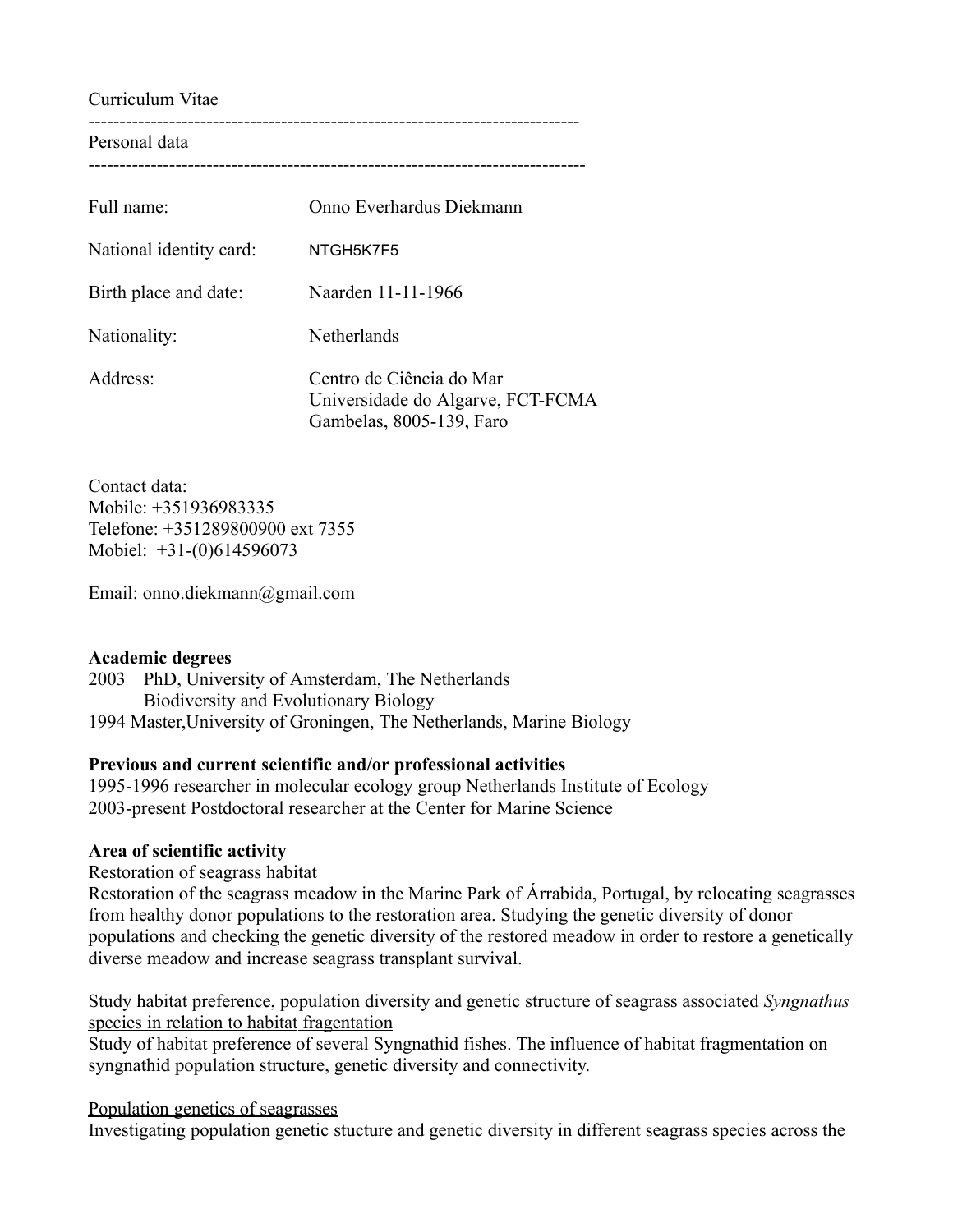Atlantic / Mediterranean divide to determine barriers that restrict geneflow between populations. I´m also working on the genetic structure of Zostera marina populations at the Southern limit of distribution. For Zostera noltii genetic structure and diversity is studied in relation to different disturbances.

Population genetics of amphibians

Spatial structure of amphibian (meta)populations in Mediterranean farmland: implications for conservation management

# **Domain of specialization**

Population genetic studies in marine organisms such as corals, seagrasses, algae and fishes. Study of seagrass associated Syngnathid fishes in relation to seagrass habitat fragmentation.

## **Present research interests**

Restoration and conservation of seagrass habitat.

Seagrass associated organisms in relation to seagrass habitat fragmentation.

Genetic diversity in seagrass populations under different levels of disturbance. Conservation and restoration of seagrasses.

Genetic diversity and differentiation in the seagrass species Zostera noltii and Cymodocea nodosa across the Atlantic-Mediterranean divide.

Genomics approaches to study adaptive divergence.

Population genetics of amphibians

# **Publications**

Thesis

The coral genus Madracis. Speciation in corals and their symbionts. 2003 Pag. 1-135 ISBN 90-76894- 28-0

# Chapters in books

Peter Bondo Christensen, Elena Díaz Almela, Onno Diekmann (2004) Can transplanting accelerate the recovery of seagrasses? In: "European Seagrasses: an introduction to monitoring and management", Eds. Jens Borum, Carlos M. Duarte, Dorte Krause-Jensen and Tina M. Greve.

Papers in international scientific periodicals with referees

[17] Diekmann OE, Serrão EA. (2012) Range-edge genetic diversity: locally poor extant southern patches maintain a regionally diverse hotspot in the seagrass *Zostera marina*. Molecular Ecology *21: 1647–1657. doi:10.1111/j.1365-294X.2012.05500.x*

[16] Van de Vliet MS, Beebee T, Diekmann OE. (2011) Genetic evidence for a distinct Pelodytes lineage in southwest Portugal: implications for the use of pre-developed microsatellite markers. Conservation Genetics, DOI 10.1007/s10592-011-0299-5

[15] Diekmann OE, Gouveia L, Perez JA, Gil-Rodriguez C, Serrão EA (2010) The possible origin of Zostera noltii in the Canary Islands and guidelines for restoration. Marine Biology. Marine Biology 157: 2109-2115 DOI 10.1007/s00227-010-1467-8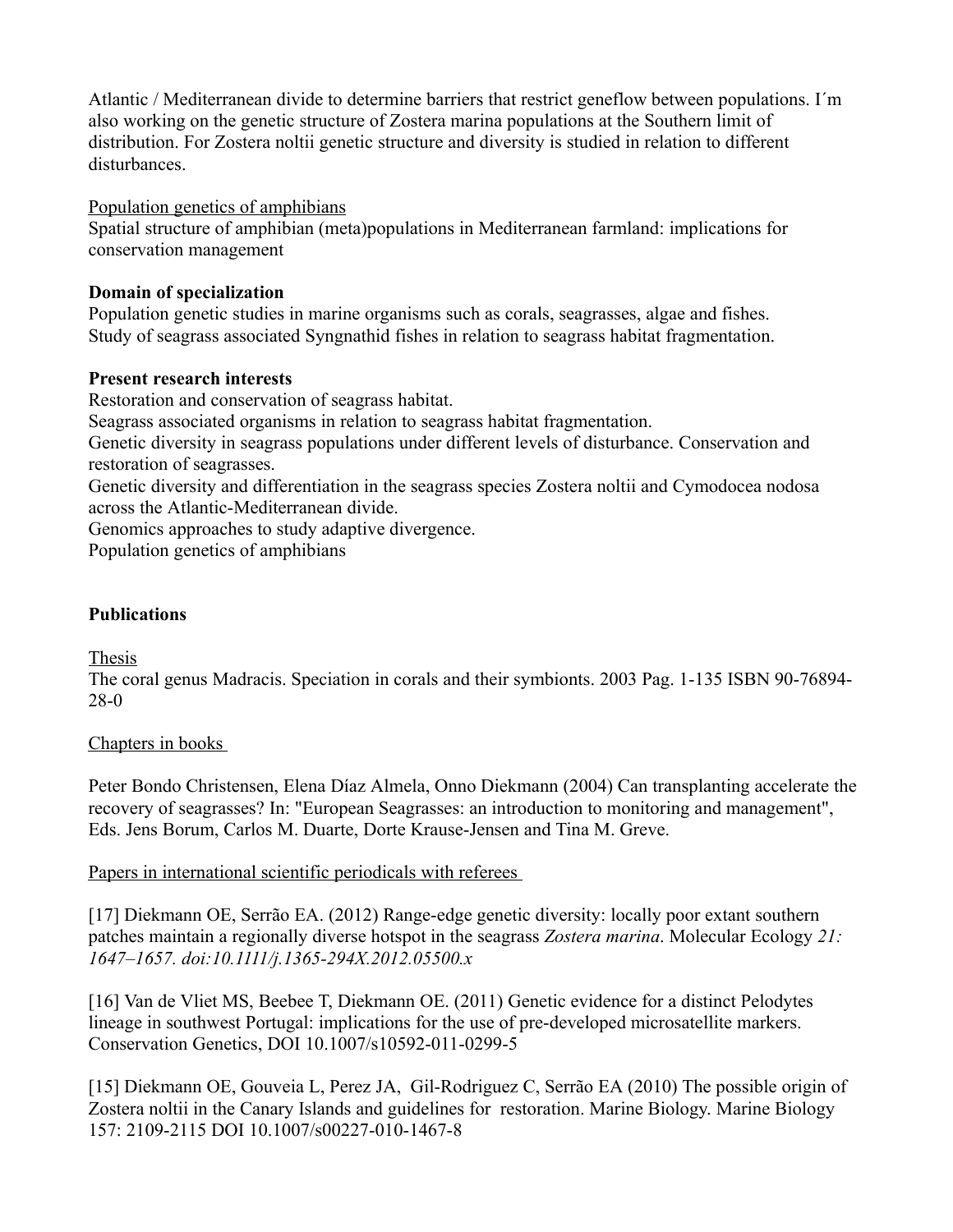[14] Becheler R, Diekmann O, Hily C, Moalic Y, Arnaud-Haond S (2010) The concept of population in clonal organisms: mosaics of temporally colonized patches are forming highly diverse meadows of Zostera marina in Brittany. Molecular Ecology 19: 2394-2407. doi: 10.1111/j.1365- 294X.2010.04649.x.

[13] Diekmann, O. E., Gouveia, L., Serrão, E. T., & van de Vliet, M. S. (2009). Highly polymorphic microsatellite markers for the black striped pipefish, Syngnathus abaster. Molecular Ecology Resources 9(6): 1460-1466

[12] Van De Vliet, M. S., Diekmann, O. E., Serrão, E. T., & Beja, P. (2009). Development and characterization of highly polymorphic microsatellite loci for the Western Spadefoot toad, Pelobates cultripes. Conservation Genetics, 10, 993-996. DOI: 10.1007/s10592-008-9670-6.

[11] Mirjam S. van de Vliet, Onno E. Diekmann and Ester T. A. Serrão (2009) Highly polymorphic microsatellite markers for the short-snouted seahorse (*Hippocampus hippocampus*), including markers from a closely related species the long-snouted seahorse (*Hippocampus guttulatus*). Conservation genetic resources 1(1): 93-96. DOI: 10.1007/s12686-009-9022-y

[10] Van de Vliet, Mirjam; Diekmann, Onno; Serrão, Ester ; Beja, Pedro (2009) Isolation of highly polymorphic microsatellite loci for a species with a large genome size: Sharp-ribbed Salamander (*Pleurodeles waltl*). Molecular Ecology Resources 9: 425–428

[9] Van de Vliet MS, Diekmann OE, Serrão ETA, Beja P. (2008) Highly polymorphic microsatellite loci for the Parsley frog (Pelodytes punctatus): characterization and testing for cross-species amplification. Conservation Genetics 10(3): 665-668. DOI 10.1007/s10592-008-9609-y

[8] Diekmann O. E., Coyer J. A., Ferreira J., Olsen J. L., Stam W. T., Pearson G. A., Serrão E. A. (2005). Population genetics of *Zostera noltii* along the west Iberian coast: consequences of small population size, habitat discontinuity and near-shore currents. Mar Ecol Prog Ser 290: 89-96

[7] Coyer J.A., Diekmann O.E., Serrão E.A., Procaccini G., Milchakova N., Pearson G.A., Stam W.T., Olsen J.L. (2004). Population genetics of *Zostera noltii* (dwarf eelgrass) throughout its biogeographic range. Mar Ecol Prog Ser 281:51–62

[6] Vermeij M.J.A., Diekmann O.E., Bak R.P.M. (2003) A new species of Scleractinian coral (Cnidaria, Anthozoa), *Madracis carmabi* n.sp. from the Southern Caribbean. Bull. Mar. Sci. 73 (3): 679-684

[5] Diekmann, O.E., R.P.M.Bak, W.T.Stam, J.L.Olsen (2003) Genetic variation within *Symbiodinium* clade B from the coral genus *Madracis* in the Caribbean Netherlands Antilles. Coral Reefs 22 (1): 29- 33

[4] Diekmann, O.E., L. Tonk, R.P.M. Bak, W.T. Stam, J.L. Olsen (2002) No habitat correlation of zooxanthellae in the coral genus *Madracis* on a Curaçao reef. MEPS 227: 221-232

[3] Diekmann, O.E., R.P.M. Bak, J.L. Olsen, W.T. Stam (2001) Molecular genetic evidence for probable reticulate speciation in the coral genus *Madracis* from a Caribbean fringing reef slope. Marine Biology 139: 221-233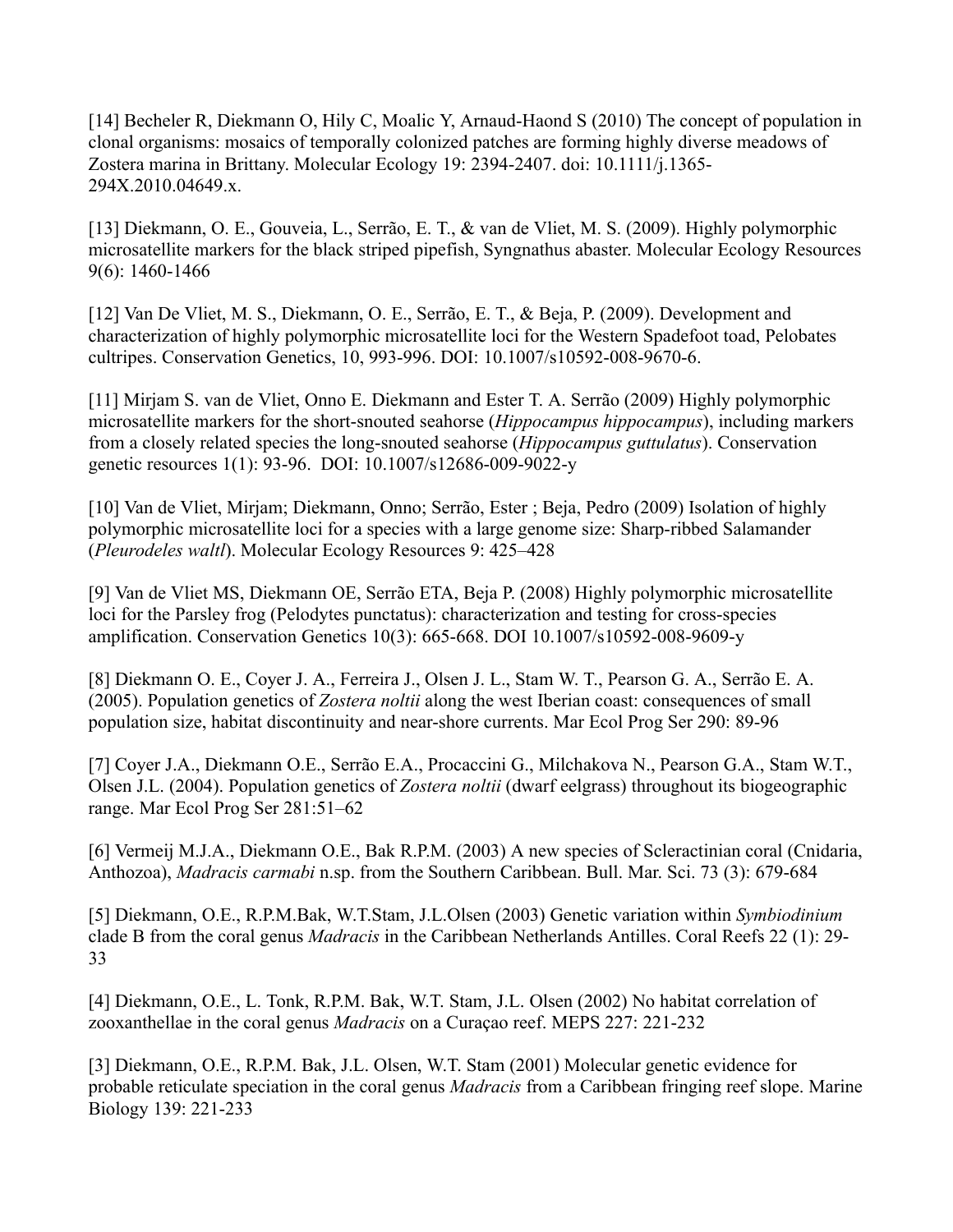[2] Monique J.M. de Bie, Arjen G.C.L. Speksnijder, George A. Kowalchuk, Tim Schuurman,Gabriel Zwart, John R. Stephen, Onno E. Diekmann, Hendrikus J. Laanbroek (2001) Shifts in the dominant populations of ammonia-oxidizing ß-subclass proteobacteria along the eutrophic Schelde estuary. Aquatic Microbial Ecology 23: 225-236

[1] Van Oppen, M.J.H., Diekmann, O.E., Wiencke, C., Stam, W.T., Olsen, J.L., (1994) Tracking dispersal routes: phylogeography of the Arctic-Antarctic disjunct seaweed *Acrosiphonia arcta*(chlorophyta). Journal of Phycology 30: 67-80.

### **Communications**

### Other oral communications

Onno Diekmann, Filipe Alberto, Licinia Gouveia, Carlos Duarte, Ester Serrão (2008) Genetic diversity and differentiation in the seagrass species Zostera noltii and Cymodocea nodosa across the Atlantic-Mediterranean divide. ISBW8, 1-5 September, BMSC Bamfield, Vancouver Island, Canada.

Diekmann O.E., Serrão E.A., Pearson G.A.(2005) Populations of Zostera noltii under various scales of perturbation. MARBEF meeting Tavira, Portugal

Diekmann et al. (2003) Populations of Zostera noltii under various scales of perturbation. CMAR meeting, Santarem, Portugal

Diekmann OE(2003)Phylogeographic patterns in the dwarf eelgrass Zostera noltii along the Iberian Peninsula coast inferred from microsatellites.8th European Marine Biology Symposium, Aveiro, Portugal

Diekmann OE (2000) Zooxanthellae diversity in the coral genus madracis. 9th International Coral Reef Symposium , Bali, Indonesia

Diekmann OE (1998) Phylogenetic reconstruction of the Caribbean reef coral genus Madracis. European Meeting of the International Society for Reef Studies, Perpignan, France

Diekmann OE (1997) Differentiation in Caribbean reef building corals: Molecular phylogenetic studies in the genus Madracis. Minisymposium Tropical Marine Biology, Amsterdam

### Posters in conferences

Onno E. Diekmann, Filipe Alberto, Licinia Gouveia, Ester T.A. Serrão (2008) Genetic diversity of Zostera noltii populations under various levels of disturbance. ISBW8, 1-5 September, BMSC Bamfield, Vancouver Island, Canada

### Project LIFE06 NAT/P/192 – BIOMARES

Restoration and Management of Biodiversity in the Marine Park Site Arrábida-Espichel (PTCON0010) MarBEF General Assembly 2007

Diekmann OE. (2003) Population structure of the dwarf eelgrass Zostera noltii along the Iberian Peninsula: data from microsatellite analyses. European Conference on Coastal Marine Ecosystems: A functional approach to coastal marine biodiversity, Renessee, The Netherlands.

Diekmann OE (1995) Changes in community structure of ammonia-oxidizing b-subgroup